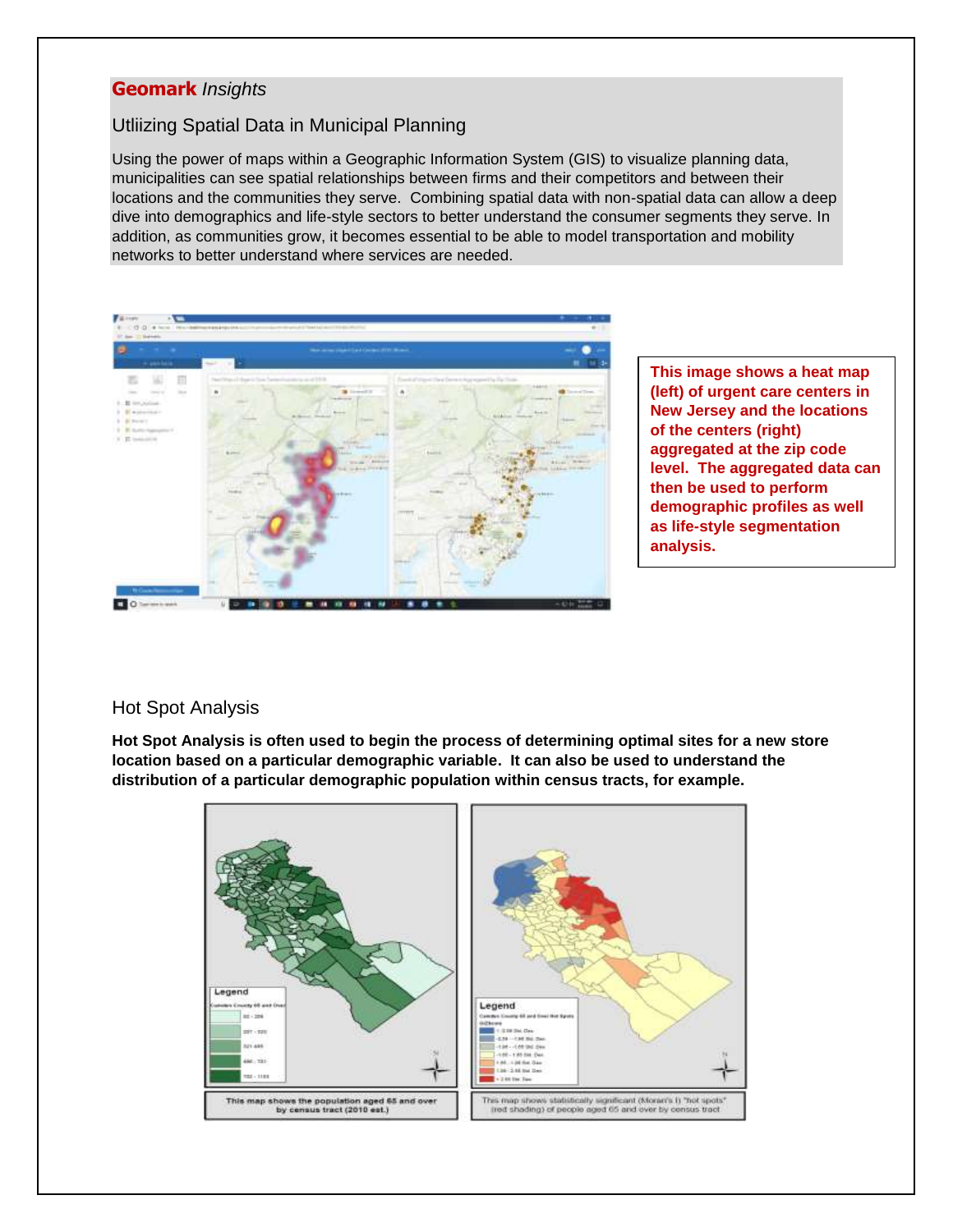

**This map shows 30- and 60 minute drive-times around several hospitals in New Jersey and Pennsylvania. Access for emergent and non-emergent care is an important issue for patient care within municipalities.**



**Having an understanding of service area by some level of geography is important for strategic planning. Understanding which towns are included in the service area can help municipal planners better meet their constituents needs.**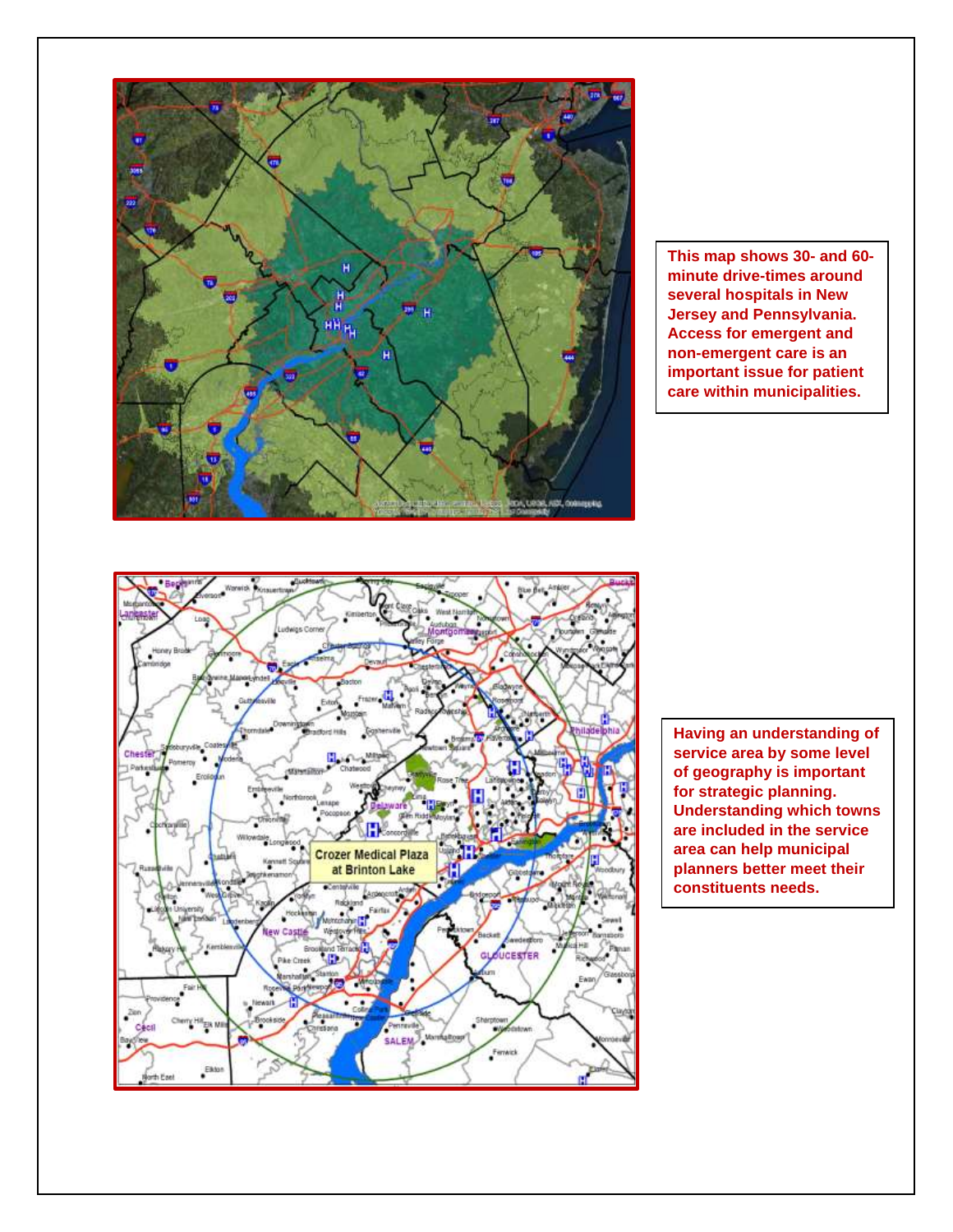**A powerful aspect of geospatial analysis is the ability to show variables as layers. This is especially important to understanding the location of assets and the Social Determinants of Health (SDoH) of a municipality's constituents.**



**Location of potential neighborhood hazards**

**Availability of Police, Fire, EMS Stations**

**Availability of Economic, Educational and Job Opportunities**

**Availability of hospitals and clinics**

**Availability of Green spaces and recreational locations**

**Transportation networks**

**Social variables (poverty level, per capita income, educational attainment, etc.)**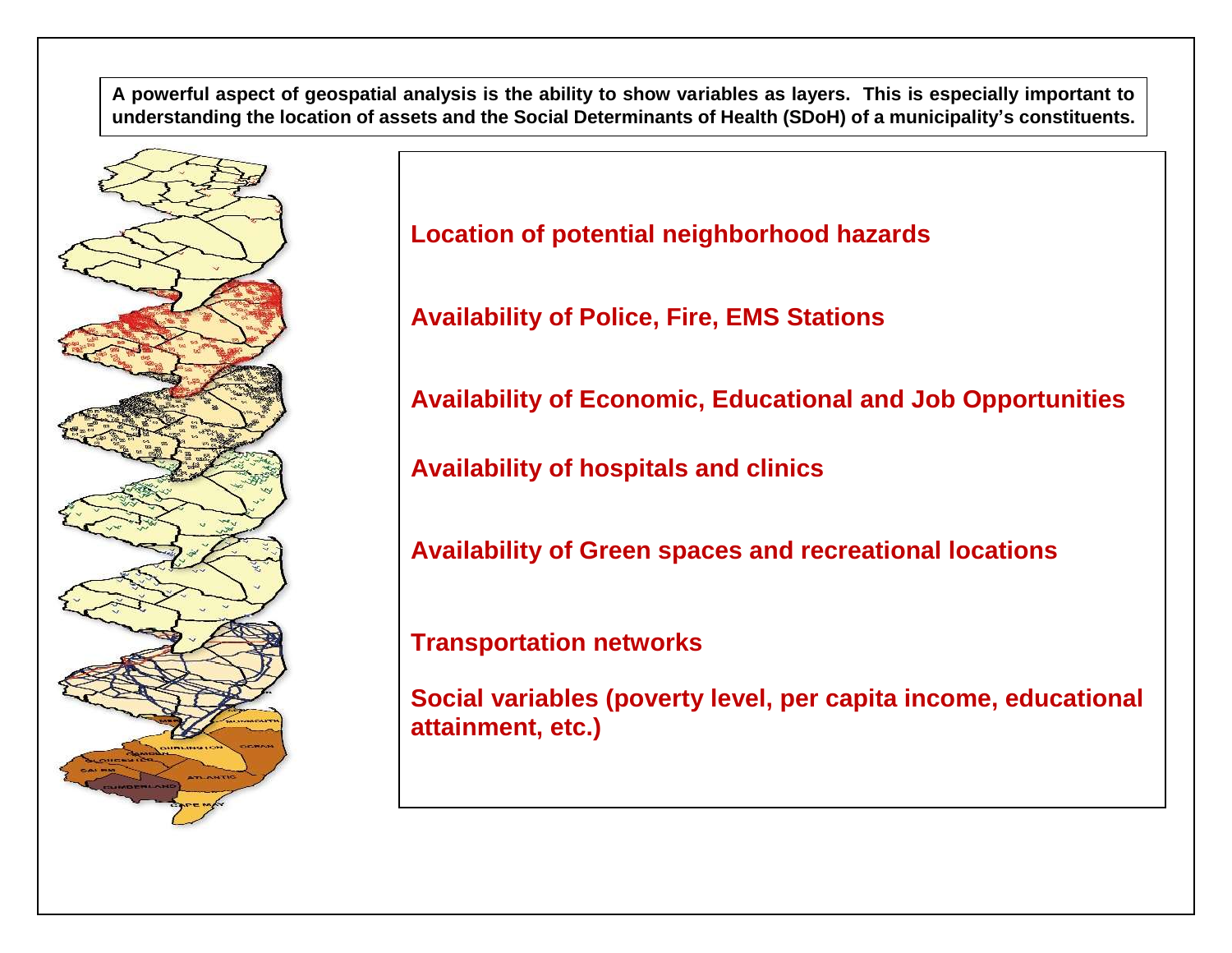**Tourism is an important industry in New Jersey. Understanding where tourists visit and how much they spend is an important consideration for municipalities. Additional variables might include tax receipts, employment, and how much is spent on transportation, lodging and food and beverage. (Data Source: Tourism Economics)**